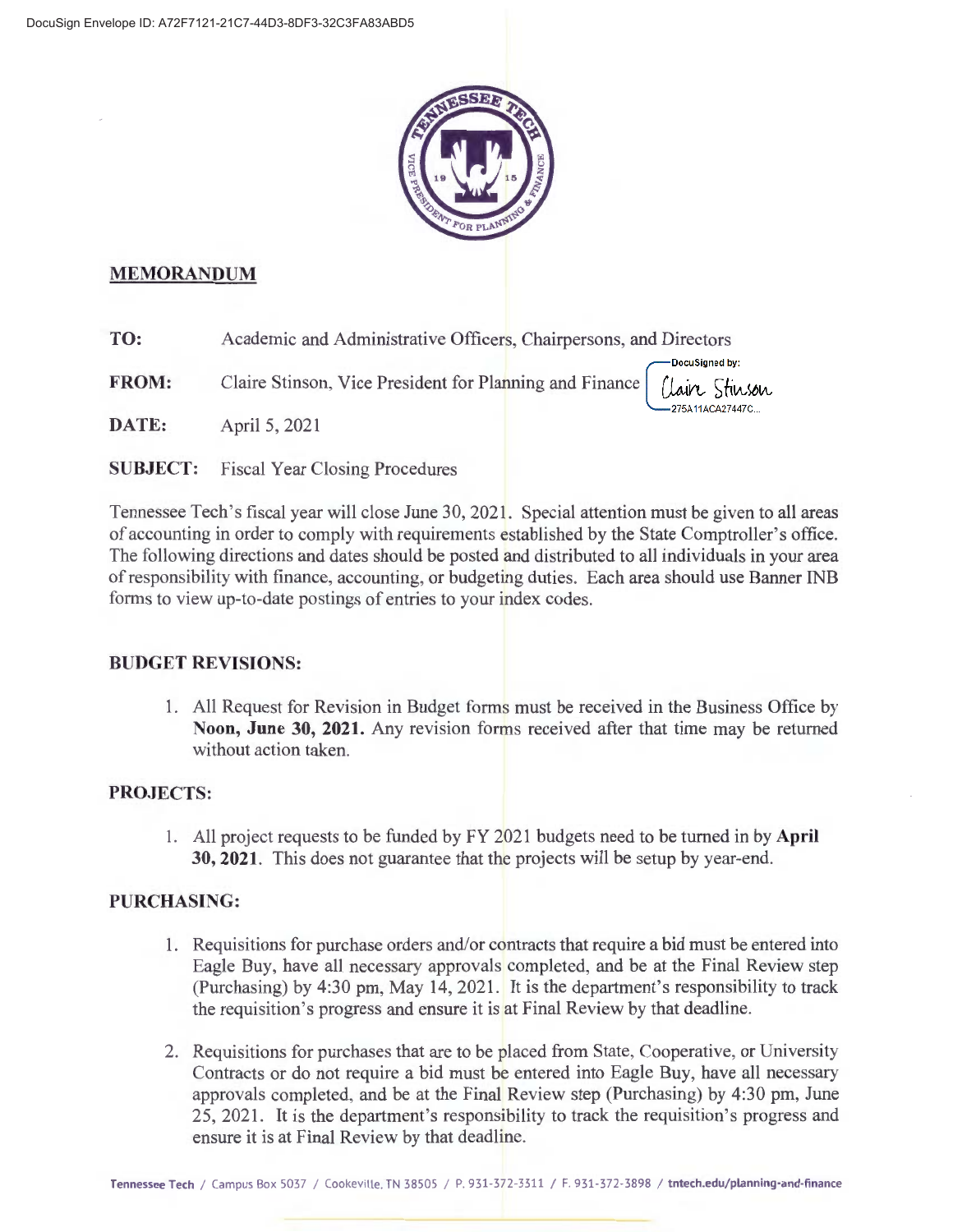3. Information Technology Services has requested that site licensed software requests (such as Microsoft and Adobe) to be paid from this fiscal year's funds must be submitted to your assigned ITS liaison no later than 4:30 pm on Friday, June 11, 2021. Requests for computers and other IT related purchases, excluding software, to be paid from this fiscal year's funds must be submitted to your assigned ITS liaison for review no later than 4:30 pm on Monday, April 19, 2021.

#### **INTERDEPARTMENTAL TRANSFERS:**

- 1. Purchases by interdepartmental transfers from all areas (except for Chartwells Dining Services) must be made by June 30, 2021. The completed IDT must be received in the Business Office by 4:30 pm, July 6, 2021.
- 2. Purchases by interdepartmental transfer from Chartwells Dining Services may be made until **10:00 am, June 29, 2021.**
- 3. **The Bookstore will not process purchases on IDT. Only a procard can be used at the Bookstore to make purchases. See procard section below for suggested purchasing deadlines.**
- 4. All credit card fuel charges that are received and paid by Facilities through June 30will be charged to the user via IDT. Diesel and gasoline fuel pumped from the Facilities tank through June 18, 2021 will be charged by IDT this fiscal year. Any diesel fuel pumped after June 18, 2021 will be charged during the 2021-2022 fiscal year.

# **INVOICES AND TRAVEL CLAIMS:**

- 1. Any University or Foundation invoices received by July 15, 2021 that are for goods or services received on or before June 30, 2021 will be recorded as an expense for fiscal year 2021.
- 2. **For June invoices (described in #1) submitted for payment in July, the Accounting Date in the Billing Section under Billing Options on the Eagle Buy requisition must be changed to June 30, 2021.**
- 3. All invoices for goods or services received on or before June 30 that are received prior to June 18 must be entered into Eagle Buy and have all necessary approvals completed or receiving reports completed for processing by June 30. Starting on June 21, all invoices for goods or services received on or before June 30 must be entered into Eagle Buy and have all necessary approvals or receiving reports completed within 5 business days of original receipt.
- 4. All invoices for goods or services received on or before June 30 that are received on or prior to July 13 must be entered into Eagle Buy and have all necessary approvals completed or receiving reports completed by 3:00 pm on July 13, 2021.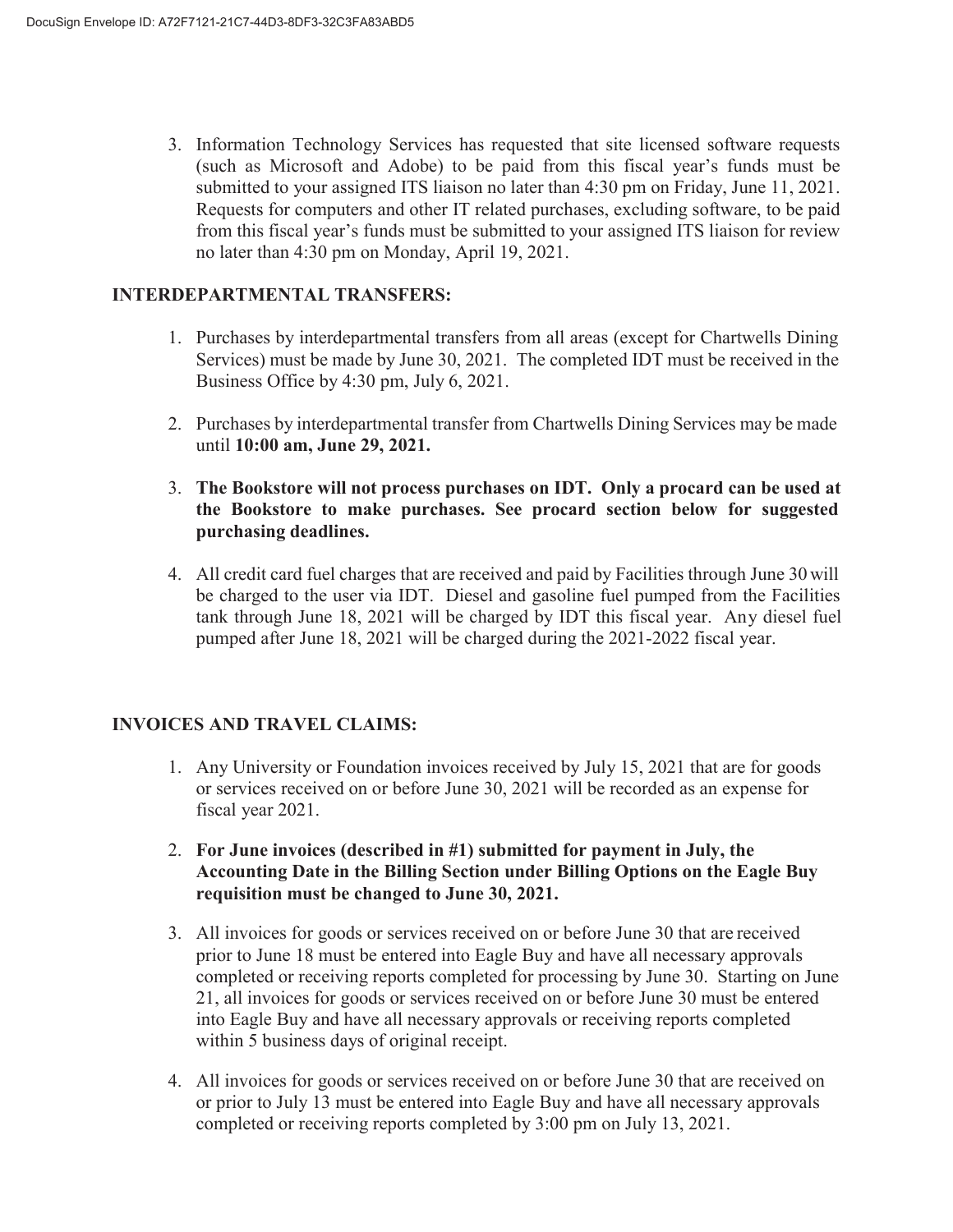- 5. Please notify Accounts Payable if any invoices for goods or services received on or before June 30 that total more than \$5,000 are received after July 15, 2021.
- 6. Requisitions and claims for travel ending on or before June 30 should be approved and received in the Business Office by July 13, 2021. The approved claim amounts will be recorded as an expense in fiscal year 2021.

### **EAGLE BUY RECEIVING:**

1. Eagle Buy receiving reports for fiscal year 2021 must be completed by 3:00 pm, July 9, 2021. **It is very important that, in the Receipt Date field, you enter the date the goods or services were actually received rather than the date the receiving report was prepared.** 

#### **FIXED ASSET PURCHASES:**

1. Equipment and Software (purchases over \$4,999.99) that have been received on or before June 30, 2021 and for which an invoice has not been issued must be recorded as an expense in 2020-2021 fiscal year. A memo or email indicating the purchase order number and the exact equipment items received must be forwarded to Diane Kuhlman  $(dkuhlman@tntech.edu)$  by 4:30 pm, July 9, 2021. Please pay close attention to receipt of items by departmental personnel as this memorandum is necessary for the proper recording of Fixed Assets.

#### **PROCARD PURCHASES:**

- 1. All purchases that need to be made for 2020-2021 fiscal year should be made by June 15, 2021 (this is the suggested date) to ensure that items post to the procard website by June 30, 2021. All transactions that post to Chrome River with a **posting date** on or before June 30, 2021 will be posted in Banner as a fiscal year 2020-2021 expense. Please use Banner INB forms daily to verify account balances and ensure that funds are reserved for the procard expenditures.
- 2. Any cardholder who wants changes made to his/her procard limit or is requesting an additional procard must submit the appropriate Eagle Buy form(s) and have them to Purchasing by June 1, 2021, in order to ensure that the procard will be available for June purchases. Cardholders should review the Procard User's Manual, available at Policy Central.
- 3. Departments will have through July 6, 2021 to reallocate any transactions with **posting dates** of May 17 – June 15. **The reports for these transactions must be submitted and approved in Chrome River by July 6**. For all expenditures with **posting dates**  of June 16 – June 30, departments will have through July 9 to make reallocations. These transactions will be posted in Banner by July 13. Please review these transactions in Banner INB and report any corrections that should be made to General Accounting by July 15.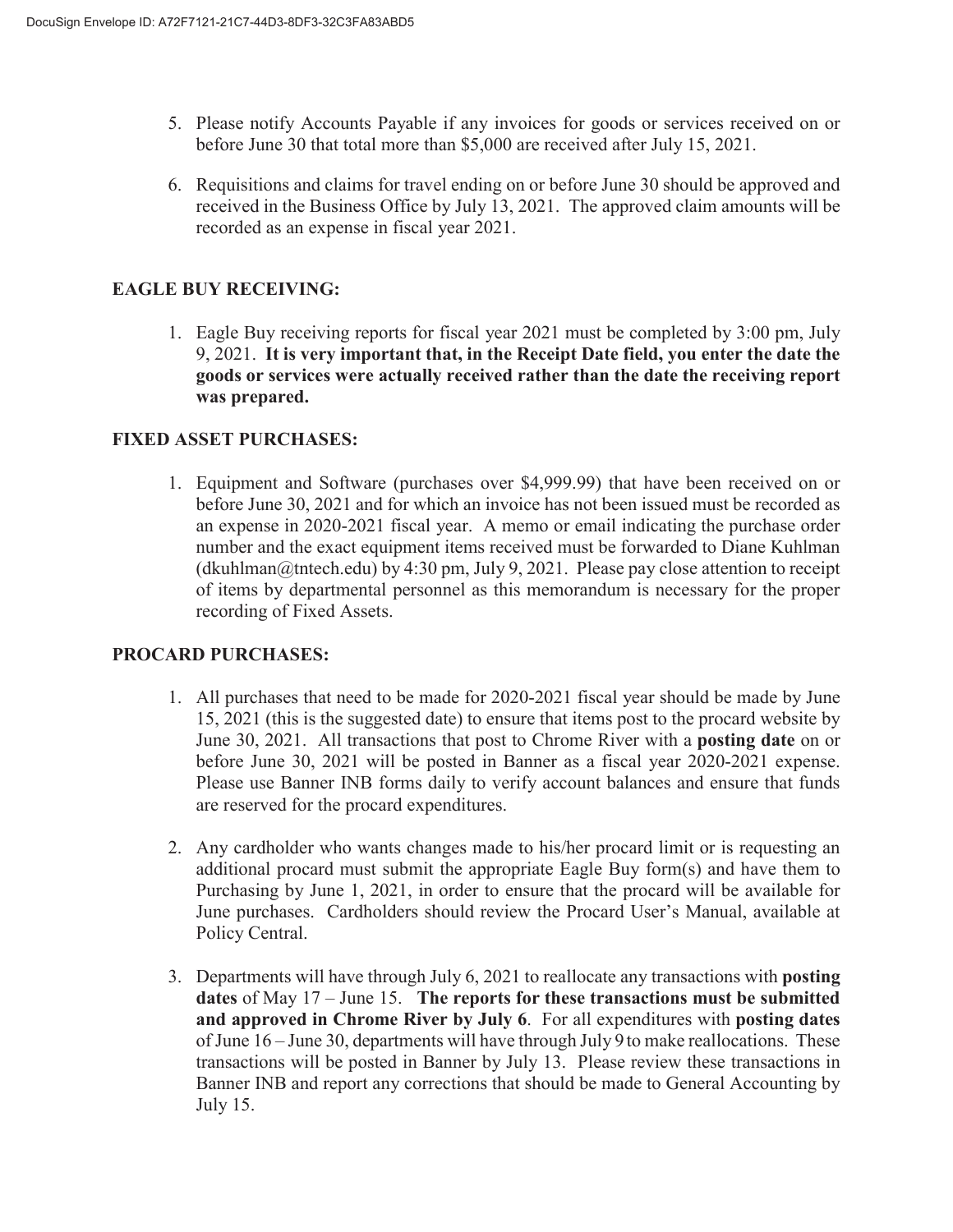4. In a short review, please remember the following dates:

June 15, 2021 – Suggested final transaction **(purchase)** date

July 6, 2021 – **Reallocation deadline** for transactions with posting dates May 17 – June 15. Chrome River Report must be submitted and approved by this date.

July 9, 2021 – **Reallocation deadline** for transactions with posting dates June 16 – June 30. Chrome River report must be submitted and approved by this date.

July 12, 2021 – Transactions with **posting dates** of June 16 – June 30, 2021 recorded as an expense in fiscal year 2020-2021 in Banner

- 5. **Purchases with posting dates after June 30 will not come out of the 2020-2021 fiscal year budgets.** These transactions will become expenditures for the new fiscal year 2021-2022.
- 6. Travel expenses, such as airline tickets or registration fees, charged to the procard during fiscal year 2021 for **travel which concludes after June 30, 2021 will not come out of the 2021 fiscal year budgets.** These transactions must be recorded as an expense in fiscal year 2022. Please forward a memo or email to Brandon Hodge in General Accounting (bhodge@tntech.edu) detailing these expenses by July 9, 2021. Caution should be taken when considering registration for conferences and other professional development as many airlines will only give credits rather than refunds and many conference registration fees are only refunded as reduced rates. Hotel and airline reservations should only be made directly through the airline or hotel. DO NOT use travel agencies such as Travelocity, Expedia or other such agencies as these organizations do not refund even a portion of the costs.

#### **GRANTS**/**RESTRICTED:**

- 1. Special effort should be made to ensure that all transactions are processed against grant accounts closing on June 30, 2021 before the end of the fiscal year.
- 2. All Time and Effort reports through Spring Semester 2021 need to be signed and returned by June 25, 2021. Reports will be mailed to project bookkeepers on June 11, 2021.
- 3. Activations for continuing grants that need to be activated for fiscal year 2021-2022 need to be submitted by June 25, 2021.
- 4. Activations for projects beginning July 1, 2021 should be submitted to the Office of Research by June 11, 2021 to ensure the FOAPAL is available by July 1.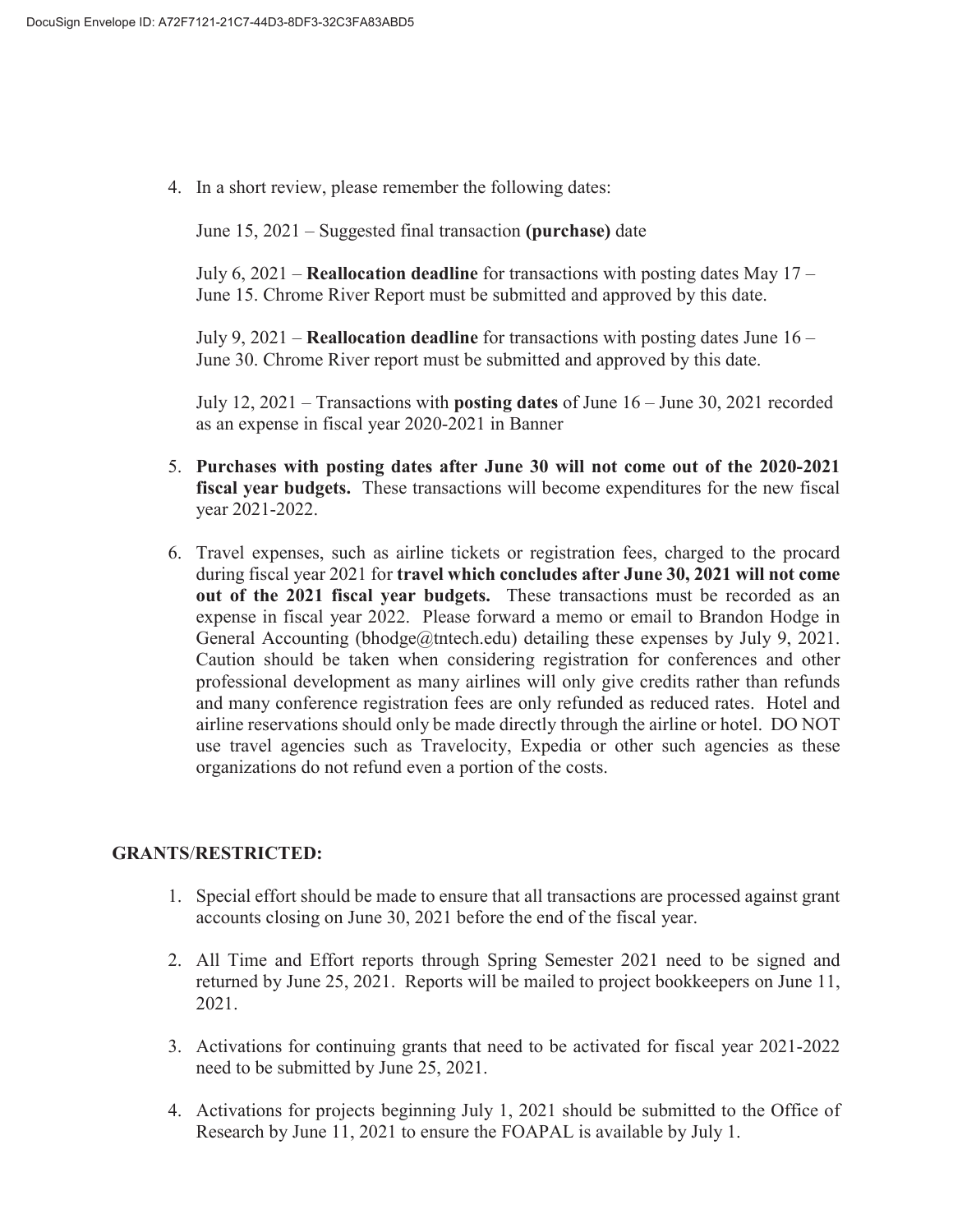- 5. Any special invoices (Centers, etc.) that need to be issued prior to June 30, 2021 need to be requested by June 16, 2021.
- 6. Restricted accounts (gift, scholarship, etc) with a negative balance need to be resolved by June 16, 2021. Contact Grant Accounting with any questions.
- 7. All cost transfer requests to reallocate any costs identified within the 90-day transfer period must be submitted to Grant Accounting by June 18, 2021.
- 8. All labor and/or benefit reallocations requests identified within the 90-day transfer period must be submitted to Grant Accounting by June 15, 2021.

# **PAYROLL:**

- 1. Summer or extra pay in June payroll must be in Payroll by **June 4, 2021**, otherwise payment will be made from July 2021 fiscal year budget.
- 2. All time in TimeClock Plus for the July 9, 2021 student/hourly payroll must be approved by 10:00 am, July 1, 2021.
- 3. June 2021 Faculty Leave and Extra-time reports for the month are due in Payroll by 10:00 am, July 6, 2021.
- 4. Reallocations for time periods prior to May/June 2021 must be completed, approved, and received in Payroll by May 5, 2021; otherwise reallocations will be processed in July 2021.
- 5. Reallocations for May/June 2021 time period must be completed, approved, and received in Payroll no later than June 15, 2021; otherwise reallocations will be processed in July 2021.

# **ACCOUNTS RECEIVABLE:**

1. Information for all accounts receivable billings should be prepared and forwarded to the Business Office as early as possible to facilitate collection by June 29. A notation will be made on these billings regarding the necessity of payment being received by June 29, 2021. A listing of all accounts receivable remaining outstanding as of June 29, 2021 should be submitted to the Business Office by 4:30 pm, June 29, 2021.

#### **UNEARNED REVENUE:**

1. Revenue collected prior to July 1, 2021 for events taking place within fiscal year 2021- 2022 will be recorded as unearned revenue to be carried forward to the new year. Please clearly indicate unearned revenue as such on your online receipts and deposit summary report.